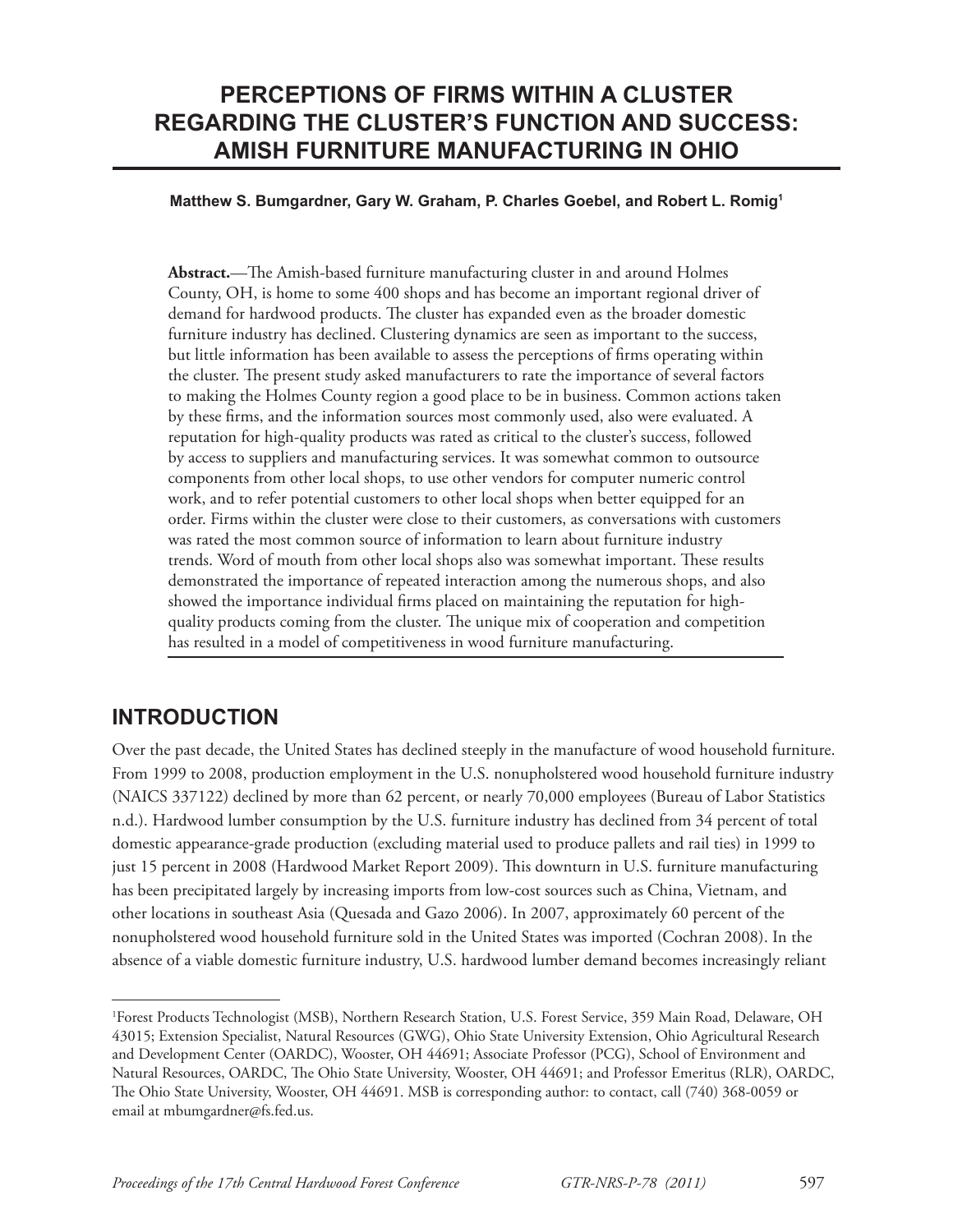on housing and remodeling markets (e.g., cabinets, fl ooring, millwork), particularly for the middle and higher grades (Luppold and Bumgardner 2008, Buehlmann and others 2009).

### **THE FURNITURE CLUSTER IN HOLMES COUNTY, OHIO**

Despite these overall trends, one sector of the domestic furniture industry that has performed well during this period of globalization is the Amish-based manufacturing clusters located in northeastern Ohio and elsewhere. Clusters are defined as geographic concentrations of interconnected companies in a given field (Porter 1998). The Ohio cluster, located in Holmes County and portions of five surrounding counties, has grown as the broader domestic furniture manufacturing industry has contracted (Bumgardner and others 2007). Firms within this cluster seem to be employing many practices associated with a new "paradigm" for the industry (Schuler and Buehlmann 2003). For example, in many retail stores dedicated to Amish-made products, consumers are given options related to wood species, finish, and hardware for their furniture pieces. Specialized supply chains have been developed to facilitate this customization. Stains have been standardized across manufacturers to help enable production of semi-customized products to meet consumer specifications among the numerous small shops operating within the cluster.

Interdependence within a manufacturing cluster arises when few of the resident firms can produce the final product in isolation (Mottiar and Ingle 2007). Within the Holmes County cluster, this notion seems evident with the existence of smaller groupings of firms within the broader cluster. For example, very small shops may reach a point where they do not wish to grow beyond a customer base that can be served by the family members already employed. These shops might choose to work with a larger firm to manufacture specific products for the larger firm's product line. In this way, they rely on the larger firm for marketing and distribution (Terreri 2008). This situation seems similar to findings by Mottiar and Ingle (2007), who found that two important motivations for small firms operating in a furniture cluster in Ireland were to 1) remain viable, and 2) continue living in the area. Unique linkages among firms are the result. According to Porter (1998), repeated market exchanges are common among proximal companies in clusters.

Economic clusters have been characterized as " critical masses – in one place – of unusual competitive success in particular fields" (Porter 1998, p. 78). The success of the Holmes County cluster can be measured in part by its importance to regional demand for hardwood lumber. A preliminary assessment of this sector in Ohio (Bumgardner and others 2007) found that this cluster, comprising roughly a two-county area, consumed 11 percent of the volume of hardwood lumber produced in Ohio, or 19 percent of the lumber used in appearance-based applications (i.e., excluding pallets and rail ties). The corresponding volume was approximately 43 million board feet, aggregated across more than 400 shops. Thus, the cluster has become an important regional source of hardwood lumber demand.

### **PROBLEM STATEMENT**

Aguilar and others (2009) found that area-specific drivers often were important to the formation of successful forest products-based clusters. While clustering dynamics seemingly have been important to the growth in Amish-based furniture manufacturing, little information has been available concerning firm managers' actual perceptions of the importance of operating within the cluster. This paper examines these perceptions to help explain what firms have done to be successful.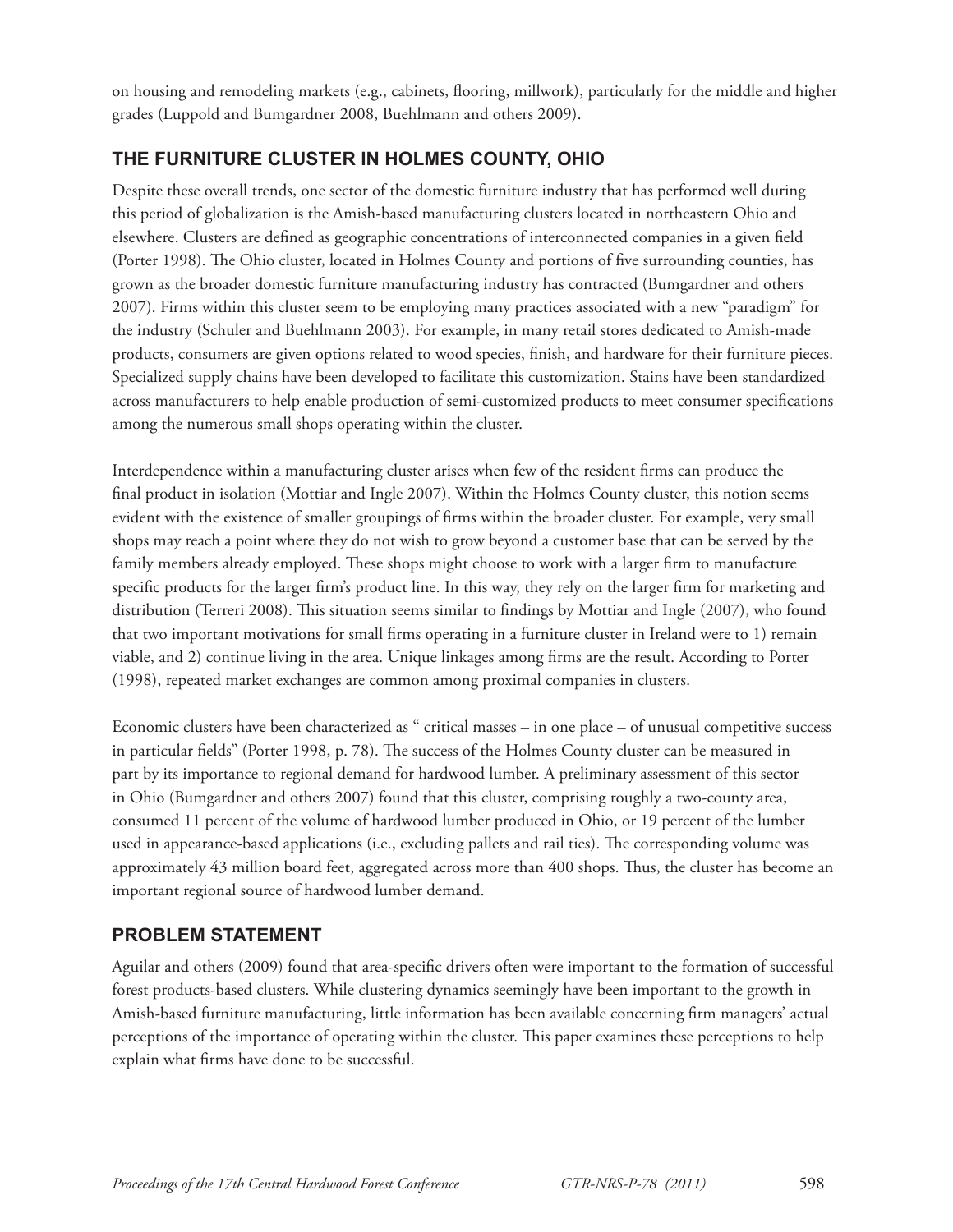The present study asked manufacturers to rate the importance of several factors to making the Holmes County region a good place to be in business. In addition, the frequency with which several manufacturing-related actions were taken within the cluster was measured, as were the information sources used to learn of trends in the furniture industry. In addition, smaller firms (one to five employees) were compared to larger firms (six or more employees) on their answers to these questions.<sup>2</sup> There are possible perceptual differences by firm size based on the fact that, as noted previously, many smaller shops work with larger shops for marketing and distribution of products. Size of firm also could affect the information sources used and the actions commonly undertaken.

# **METHODS**

### **DATA COLLECTION**

A questionnaire was developed with input from several manufacturers and suppliers working in the cluster. While not formally pre-tested, the questionnaire was discussed line-by-line in two separate group meetings with these representatives. The final questionnaire was seven pages long and contained 40 questions. For the present study, the "Holmes County Region" was defined as Holmes County and portions of five surrounding counties in northeastern Ohio, representing an area of approximately 1,500 square miles. A map was provided on the questionnaire to make clear to respondents the geographic definition of the cluster for the purposes of the study.

A packet containing the questionnaire, a cover letter, and postage-paid return envelope was sent in May 2008 to 569 firms. The sampling frame was *The Furniture Book: A Complete Guide to the Furniture Manufacturers and Wholesalers in Ohio's Amish Country* (Anonymous 2005). A reminder postcard was sent to nonrespondents approximately 1 month after the initial mailing. Last, a second packet (containing a duplicate questionnaire, postage-paid return envelope, and updated cover letter) was sent to all nonrespondents approximately 2 weeks after the postcard. All mailings originated from (and were returned to) the Ohio Agricultural Research and Development Center in Wooster, OH.

Of the 196 usable questionnaires returned, 168 were primarily furniture manufacturers while 28 were primarily producers of components or dimension products. Forty packets were undeliverable due to incorrect addresses, and an additional 77 questionnaires were returned from respondents who were no longer in business or were not manufacturers (e.g., suppliers, finishers, distributors, outdoor furniture makers). The result was an adjusted response rate of 43.4 percent. More than 96 percent of respondents indicated that they were the shop owner or co-owner; thus respondents were very familiar with the specifics of their respective operations.

Potential nonresponse bias in the survey was assessed by comparing sample statistics to known population parameters developed from *The Furniture Book*, as discussed by Bumgardner and others (2007). The mean employment and establishment year in the sample was 7.6 and 1994, respectively, which compared favorably with mean values of 7.2 for employees and 1994 for establishment year for the population. Furthermore,

<sup>&</sup>lt;sup>2</sup>While formation of a third category (i.e., "mid-sized" firms) might have yielded additional insights, the prevalence of small firms made further division among the larger firms difficult (i.e., only 15 percent of the firms in the sample had 10 or more employees).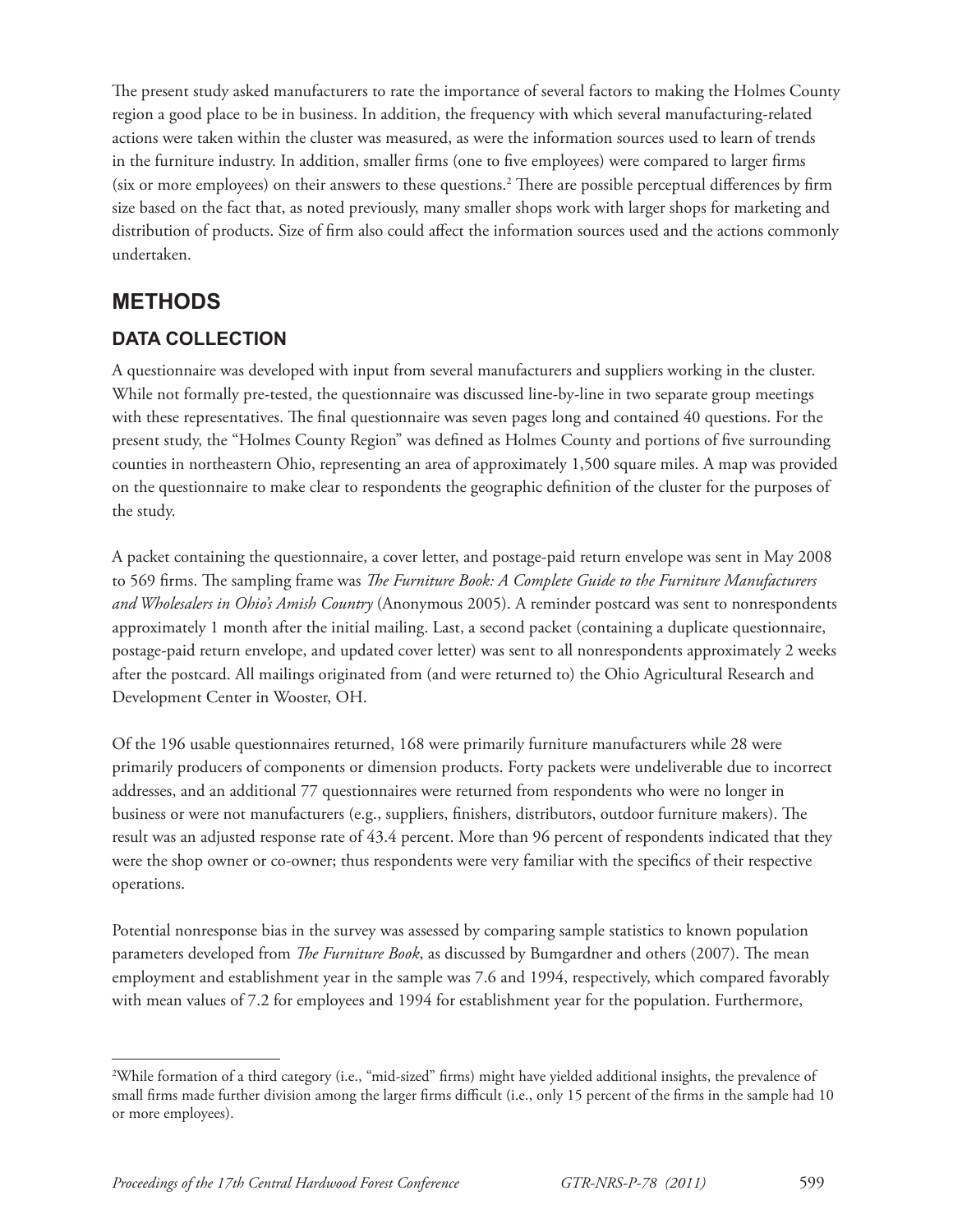Bumgardner and others (2007) reported 2,723 manufacturing employees in the Holmes County cluster; the sample included 1,433 employees or 52.6 percent of that total, which compares favorably with the survey response rate of 43.4 percent. Thus nonresponse bias was assumed not to be a factor when interpreting results.

#### **DATA ANALYSIS**

After noting the background characteristics of the sample, aggregated results (means) are presented graphically for each question of interest. For comparisons by firm size, multivariate analysis of variance (MANOVA) was used as a test of differences between small and large firms across multiple dependent variables. For example, when respondents were asked to rate the aspects that make the Holmes County region a good place to be in business, MANOVA was used to determine whether there was an overall difference in ratings between the two groups. When the MANOVA test was significant  $(\alpha = 0.10)$ , one-way analysis of variance (ANOVA) was used to determine the significance of the individual dependent variables, i.e., to determine the variable(s) driving the overall difference.

# **RESULTS**

### **BACKGROUND CHARACTERISTICS**

The distribution of respondents by sales category for 2007 showed that respondents were fairly evenly distributed across categories, at least up to the \$500,000 mark (Table 1). Sixty-seven percent had gross sales of \$500,000 or less and about a quarter had sales of less than \$100,000, suggesting the small nature of most firms. Only slightly more than 5 percent of the sample had sales of \$3 million or more. The average shop operated 42.7 hours per week. For 66 percent of respondents, wood products

**Table 1.—Breakdown of the sample by sales category for 2007.**

| Sales category            | % of respondents |
|---------------------------|------------------|
| Less than \$100,000       | 23.4             |
| $$101,000 - $250,000$     | 21.4             |
| $$251,000 - $500,000$     | 22.4             |
| \$501,000 - \$1,000,000   | 14.6             |
| $$1,000,000 - $3,000,000$ | 12.5             |
| \$3,000,000 or more       | 5.7              |

manufacturing was their sole occupation. More than 80 percent of respondents indicated that they produced household furniture. Additionally, 36 percent produced office furniture and 6 percent produced institutional/ contract furniture. Nearly 21 percent produced components (defined as ready to assemble) or dimension (defined as squares, blocks, and edge-glued products) to support manufacturing both within and outside the cluster. Last, 29 percent produced cabinets and 7 percent were manufacturers of millwork products (total sums to more than 100 percent because many firms produced multiple product types). Thus, while often referred to as a furniture manufacturing cluster, the region supports a variety of related wood products production, although furniture is clearly the primary final product. Red oak (*Quercus* spp., mostly *rubra* L.) was the dominant species used, accounting for nearly half of total consumption. To make comparisons based on firm size, 109 of the furniture firms were classified as "small" (1 to 5 employees) and 52 furniture firms were classified as "large" (6 or more employees). $3$ 

 ${}^{3}$ Given the specific nature of some of the questions asked (e.g., importance of visiting retail furniture stores as an information source), results are presented for furniture firms only (excluding dimension and components firms).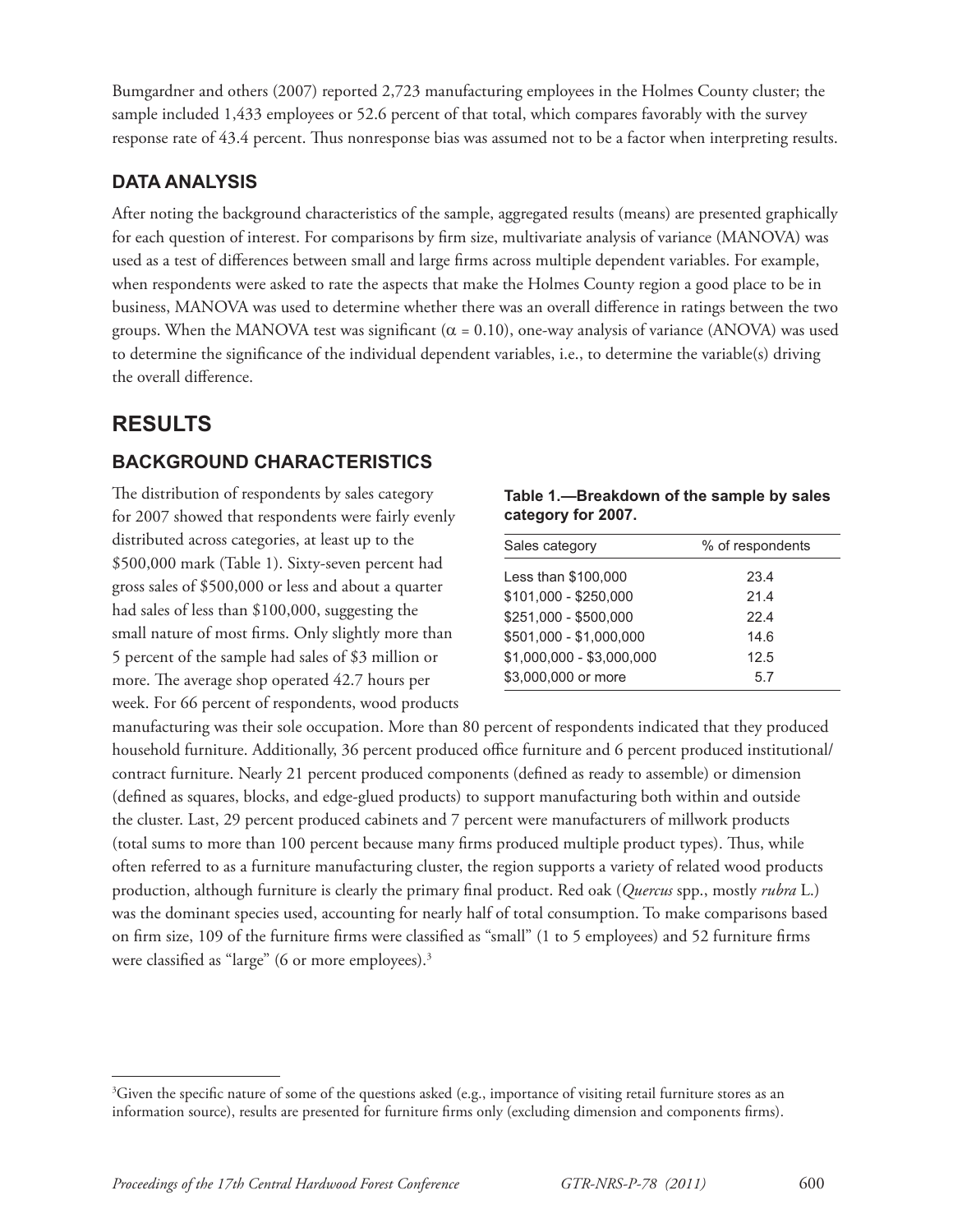#### **WHAT MAKES THE HOLMES COUNTY REGION A GOOD PLACE TO MANUFACTURE FURNITURE?**

Respondents were asked about the aspects of wood manufacturing in the Holmes County region that made it a good place to be in business (Fig. 1). A reputation for high-quality products stood out clearly as the highestscoring attribute. Access to suppliers, manufacturing services, and skilled employees also were important, illustrating the importance of the clustering concept.

Some differences were noted based on firm size, as the MANOVA test was significant (Wilks' lambda = 0.844,  $p = 0.07$ ). Based on subsequent ANOVA analyses, perceptions by small and large firms differed for three attributes: reputation for high-quality products, availability of skilled employees, and opportunities to manufacture products jointly with other shops (Table 2). While the last two differences seem reasonable (i.e., larger firms, which are more likely to be hiring outside the family, are more concerned with employee availability, and are in a position to develop products jointly with other shops), it was interesting that there was a difference in perceptions of the importance of quality by firm size. Still, quality was the most important overall attribute for both small and large firms.

#### **HOW OFTEN DO YOU TAKE THE FOLLOWING BUSINESS AND MANUFACTURING ACTIONS?**

Respondents were asked to indicate the extent to which they undertook several manufacturing-related actions within the cluster. As shown in Figure 2, the investigated actions were not frequently undertaken, and some



Figure 1.—Responses (means) to the question, "What aspects of wood manufacturing in the Holmes County region make it a good place to be in business?"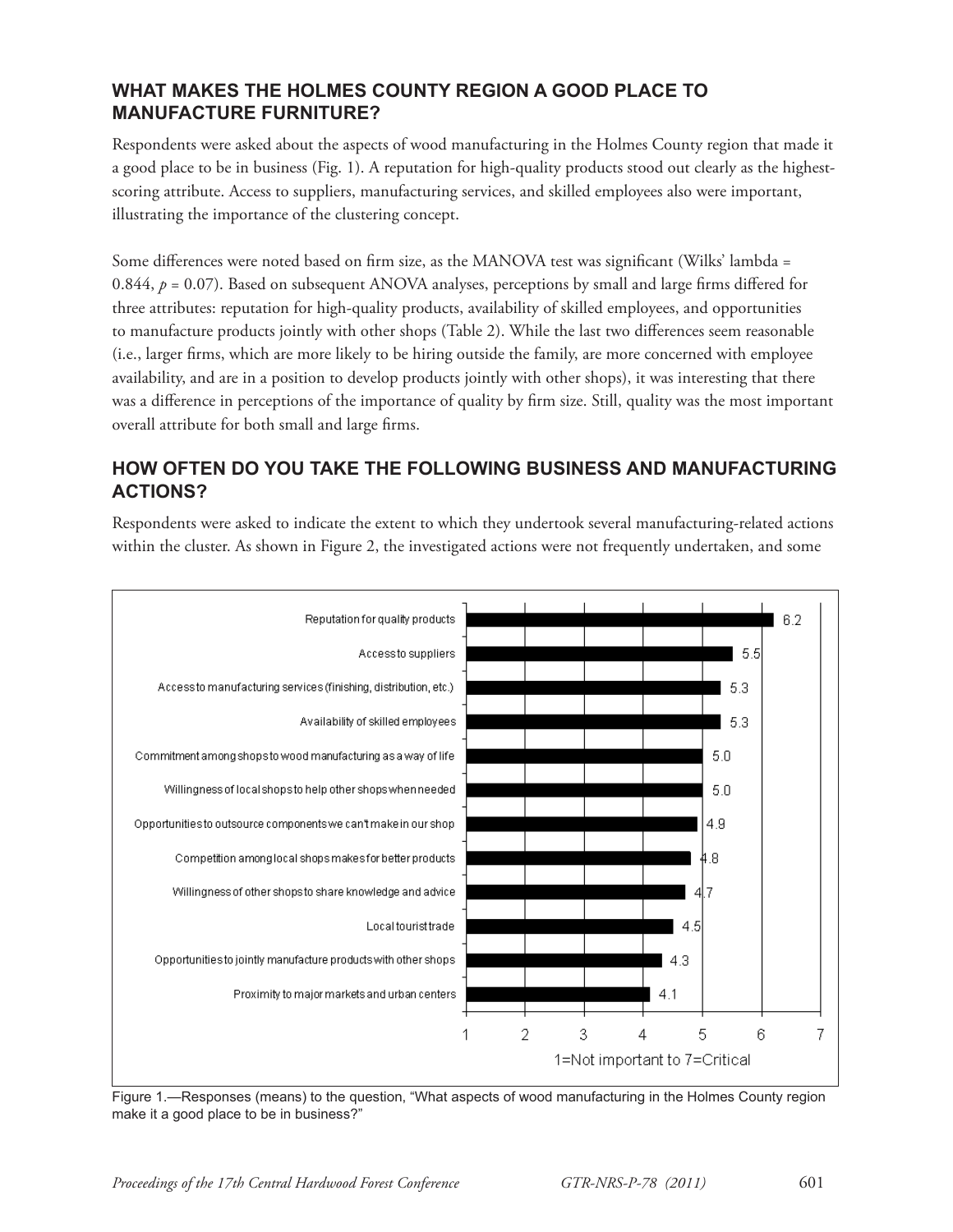Table 2.—Differences in perceptions by small firms (one to five employees) and large firms (six **employees or more) regarding the aspects of wood manufacturing in the Holmes County region that make it a good place to be in business.**

| Attribute                                                      | Small firms<br>(mean) <sup>a,c</sup> | Large firms<br>(mean) <sup>b,c</sup> |      | Sig.   |
|----------------------------------------------------------------|--------------------------------------|--------------------------------------|------|--------|
| Reputation for quality products                                | 6.0                                  | 6.4                                  | 3.38 | 0.07   |
| Availability of skilled employees                              | 4.9                                  | 5.8                                  | 8.26 | < 0.01 |
| Opportunities to jointly manufacture products with other shops | 4.0                                  | 4.9                                  | 4.67 | 0.03   |

 $a$  n=82.

 $<sup>b</sup>$  n=42.</sup>

 $\textdegree$  Scale anchored by: 1 = Not important to 7 = Critical.

were almost never undertaken. The three most common actions were outsourcing components from other shops, using other vendors for computer numeric control (CNC) work, and referring potential customers to other local shops better equipped for an order. The remaining actions were rated quite low, in particular borrowing and/or lending equipment. Thus, while there are numerous examples of cooperation among shops in the cluster, such cooperation does not generally extend to sharing equipment or shop resources. No statistical differences were detected between small firms and large firms among the actions investigated (Wilks' lambda =  $0.932$ ,  $p = 0.36$ ).



Figure 2.—Responses (means) to the question, "How often do you take the following business and manufacturing actions?"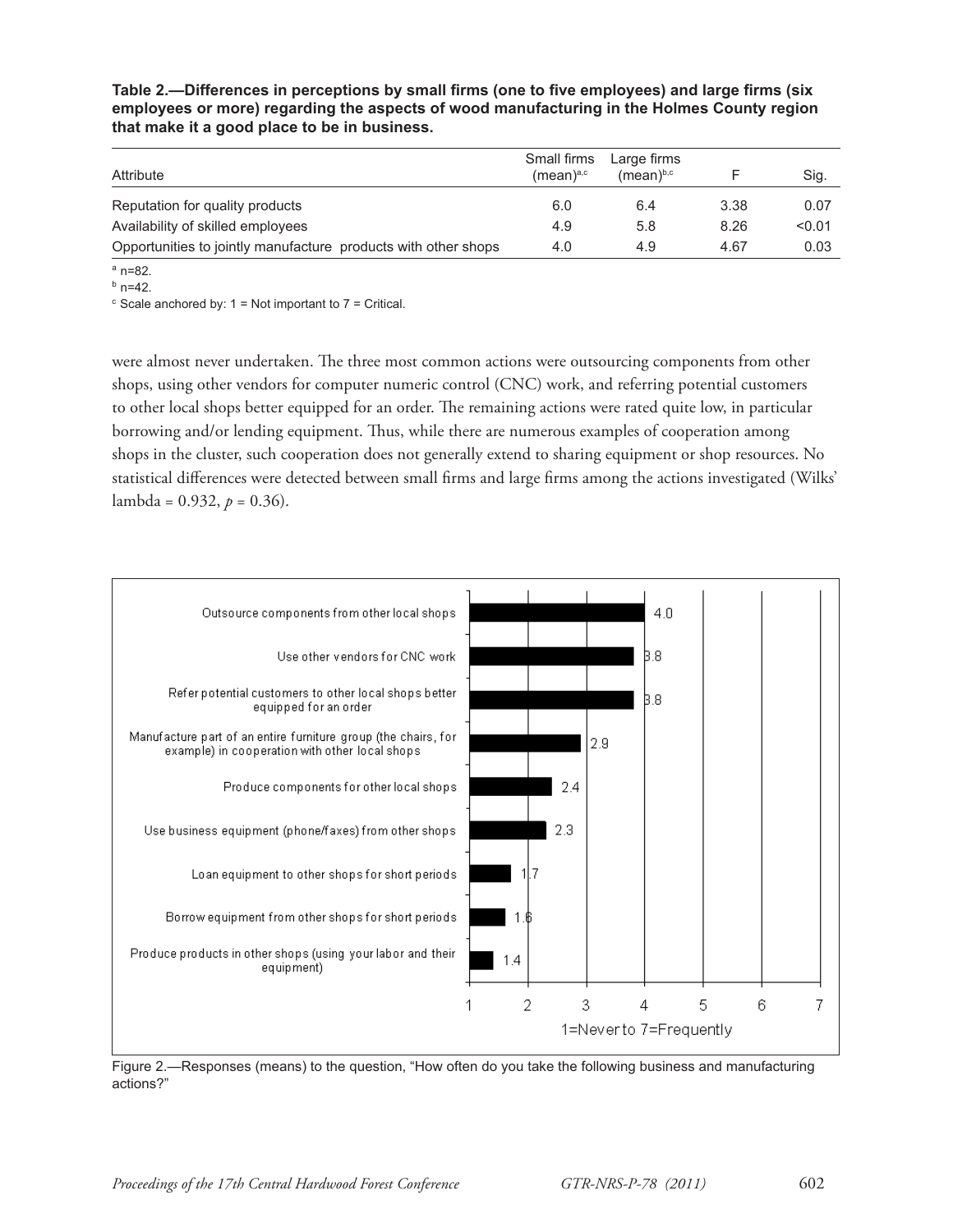#### **HOW OFTEN DO YOU USE THE FOLLOWING INFORMATION SOURCES TO LEARN ABOUT TRENDS IN THE FURNITURE INDUSTRY?**

Last, respondents were asked about the information sources used to learn about trends in the furniture industry. As shown in Figure 3, conversations with customers and word of mouth from other local shops were the most commonly used information sources. Visits to retail furniture stores and trade magazines also were used to a moderate extent, while workshop attendance, consultants/designers, and newspapers were more seldom used. These results suggest that closeness to customers is a key component of manufacturing within the Holmes County cluster, as is closeness to, and communication with, other local shops. Other studies have also suggested that closeness to customers is a key competitive advantage associated with smaller firms (Gilmore and others 1999). Such close communication allows for development of customized solutions to specific customer needs.

Several statistical differences were detected between small firms and large firms concerning their use of information sources (Wilks' lambda =  $0.903$ ,  $p = 0.05$ ), as shown in Table 3. In general, larger firms utilized the information sources to a greater extent than did smaller firms. Specifically, attendance at workshops and use of designers/consultants exhibited the greatest disparities; larger firms also more commonly used trade magazines as information sources.



Figure 3.—Responses (means) to the question, "How often do you use the following information sources to learn about trends in the furniture industry?"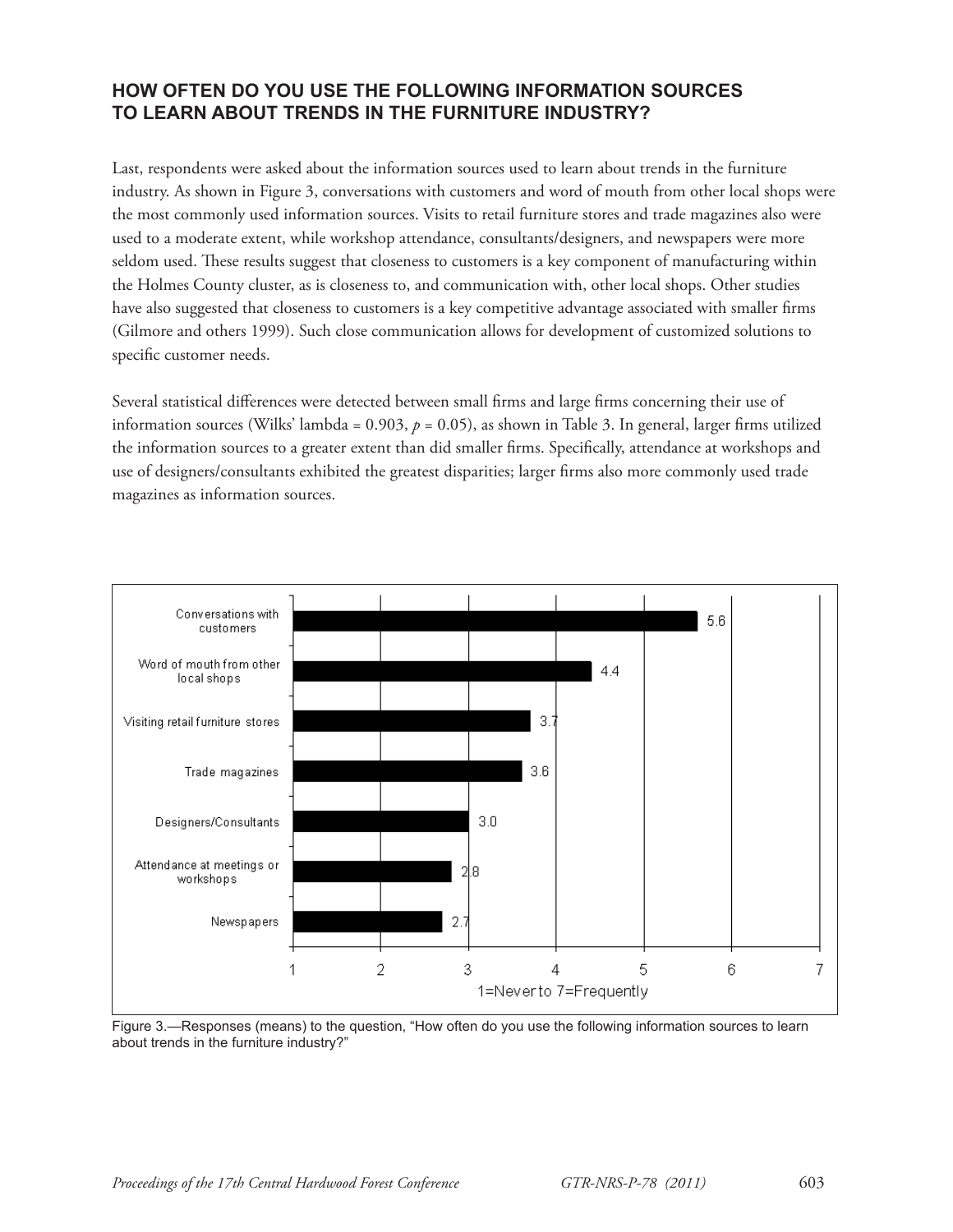| Attribute                           | Small firms<br>(mean) <sup>a,c</sup> | Large firms<br>(mean) <sup>b,c</sup> |      | Sig. |
|-------------------------------------|--------------------------------------|--------------------------------------|------|------|
| Trade magazines                     | 3.3                                  | 4.0                                  | 4.47 | 0.04 |
| Designers/Consultants               | 2.6                                  | 3.5                                  | 5.64 | 0.02 |
| Attendance at meetings or workshops | 2.6                                  | 3.2                                  | 5.22 | 0.02 |

**Table 3.—Differences in the use of information sources to learn of trends in the furniture industry**  by small firms (one to five employees) and large firms (six or more employees).

 $a$  n=94.

 $<sup>b</sup>$  n=48.</sup>

 $\textdegree$  Scale anchored by: 1 = Never to 7 = Frequently.

### **DISCUSSION**

The responding firms perceived a reputation for high-quality products as especially critical to the cluster's success. Porter (1998) posits that "peer pressure" is a critical element of the competitive nature of clusters —in the case of Amish furniture manufacturing, firms appear to be especially focused on this aspect and try to maintain a quality level consistent with their peers. It also likely is a function of "embeddedness," which Mottiar and Ingle (2007) found to be an important characteristic of a furniture district in Ireland comprising many small companies; the relationships among firms are not purely economic. In the case of Holmes County, a commitment to quality might be part of the social fabric of the Amish community. Perhaps this characteristic explains why, in Figure 1, *competition among shops makes for better products* is rated somewhat lower than *reputation for quality products*; quality is about more than the effects of peer pressure.

Quality was followed somewhat closely by access to suppliers and manufacturing services, critical elements of the supply chains that are common to clusters. This response likely reflects, in part, the small size and specialized nature of most of the furniture firms. As stated by Porter (1998, p. 80), "A cluster allows each member to benefit as if it had greater scale or as if it had joined with others without sacrificing its flexibility." Availability of skilled employees also was rated highly, especially by the larger firms. The findings also confirmed the notion that larger firms take advantage of opportunities within the cluster to manufacture and market products jointly with other shops (Terreri 2008), a practice found in other forest products-based clusters (Braden and others 1998). Unlike the findings from Braden and others (1998), however, proximity to major markets was rated relatively low, perhaps suggesting that the Holmes County cluster is less dependent on local markets than are many other forest-based clusters. Many firms reported distant states (e.g., California, Alaska, and Washington) when asked the farthest state in which they had sold their products.

It was somewhat common to outsource components from other local shops, to use other vendors for CNC work, and to refer potential customers to other local shops that would be better equipped for an order. However, most of the investigated actions were not common. Thus, in spite of the unique supply chains resulting from so many firms in close proximity, there appeared to be a degree of independence at the individual firm level when it came to such actions as borrowing or lending business and manufacturing equipment.

Firms within the cluster were close to their customers, as conversations with customers was rated the most common source of information to learn about furniture industry trends. This relationship could be an inherent advantage of the small nature of most Amish-based firms, as Gilmore and others (1999) claim an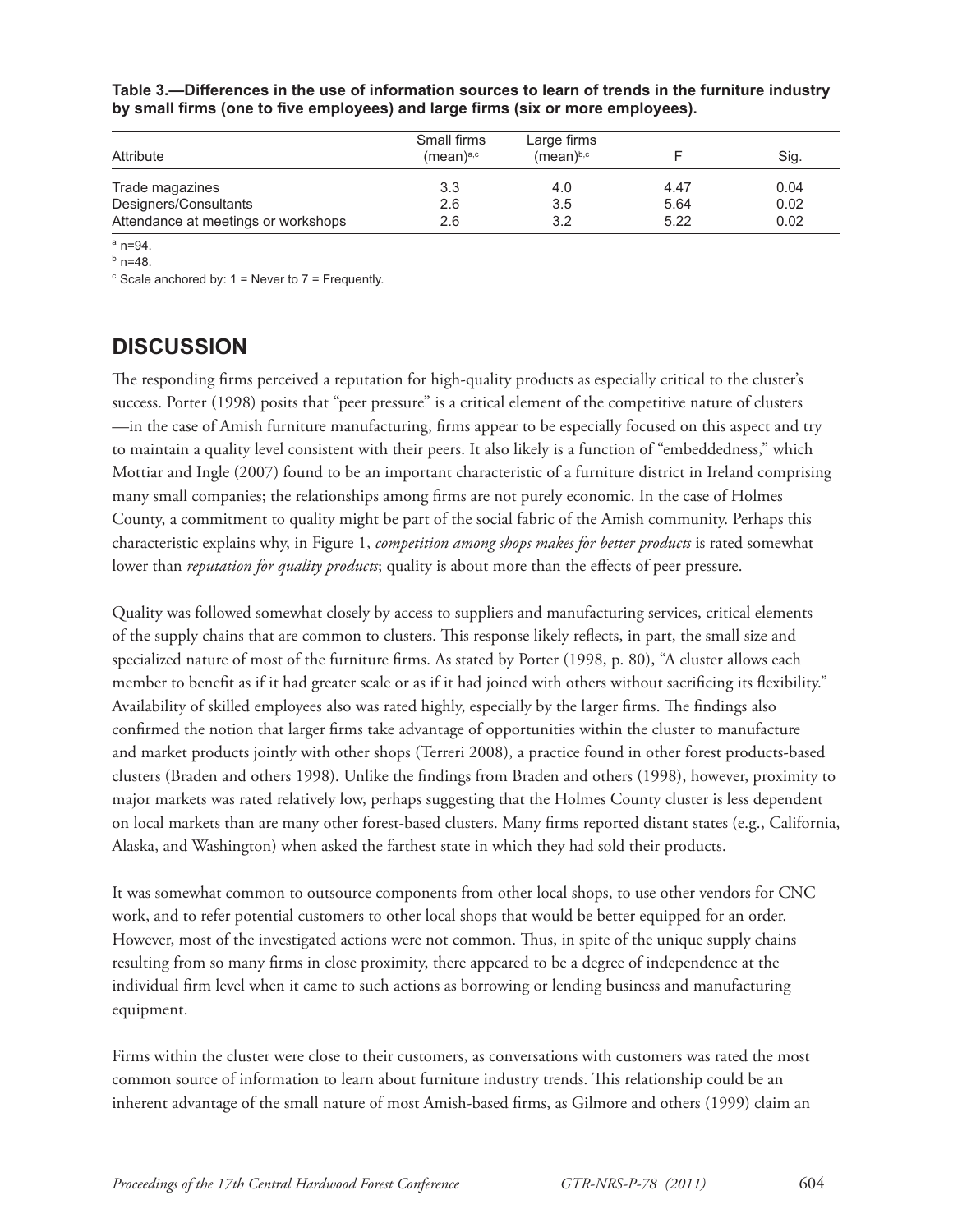advantage of small firms is their ability to stay close to their customers and thus better understand their needs. Word of mouth from other local shops also was somewhat important, demonstrating the importance of repeated interaction among the numerous proximal shops (Porter 1998). This finding also seems consistent with the notion of an "industrial district," defined by Mottiar and Ingle (2007, p. 668) as "areas dominated by small firms that are geographically concentrated and exhibit strong inter-firm relations."

While contact with customers and contact with other local shops were important information sources to all firms, larger firms also were more likely than small firms to seek information from sources outside the cluster. These sources included designers and consultants, as well as subscriptions to trade magazines. They also were more likely to travel to workshops, although workshops were not frequently utilized (Fig. 3).

The unique mix of cooperation and competition has resulted in a model of competitiveness in wood furniture manufacturing. The presence of this manufacturing cluster provides evidence that viable furniture production is possible in the United States, which helps sustain regional forest-based economies and provides diversification for hardwood lumber markets beyond those directly related to housing.

# **ACKNOWLEDGMENTS**

This work was supported by the U.S. Forest Service – Northern Research Station, Ohio State University Extension, the Ohio Agricultural Research and Development Center, and The Ohio State University.

# **LITERATURE CITED**

- Aguilar, F.X.; Bratkovich, S.M.; Fernholz, K.; Garrard, A.; Grala, R.; Leightley, L.; Martin, W.; Munn, I.A. 2009. The status of and opportunities for business clustering within the forest products sector in **the U.S.** Full Report. Greenville, SC: U.S. Endowment for Forestry and Communities, Inc. 27 p.
- Anonymous. 2005. The furniture book: a complete guide to the furniture manufacturers and wholesalers **in Ohio's Amish country.** 2005-2006 ed. Orrville, OH: Overland Publishing Inc. 168 p.
- Braden, R.; Fossum, H.; Eastin, I.; Dirks, J.; Lowell, E. 1998. **The role of manufacturing clusters in the** Pacific Northwest forest products industry. Working Paper #66. Seattle, WA: CINTRAFOR. 56 p.
- Buehlmann, U.; Bumgardner, M.; Schuler, A.; Crissey, J. 2009. **Surviving the deepening downturn.** Modern Woodworking. 23(4): 20-25.
- Bumgardner, M.; Romig, R.; Luppold, W. 2007. **Wood use by Ohio's Amish furniture cluster.** Forest Products Journal. 57(12): 6-12.
- Bureau of Labor Statistics. n.d. **Employment, hours, and earnings National.** Available: http://www.bls. gov/data/.
- Cochran, M. 2008. **Bulletin of hardwood market statistics: 2007.** Res. Note NRS-18. Newtown Square, PA: U.S. Department of Agriculture, Forest Service, Northern Research Station. 24 p.
- Gilmore, A.; Carson, D.; O'Donnell, A.; Cummins, D. 1999. **Added value: a qualitative assessment of SME marketing.** Irish Marketing Review. 12(1): 27-35.